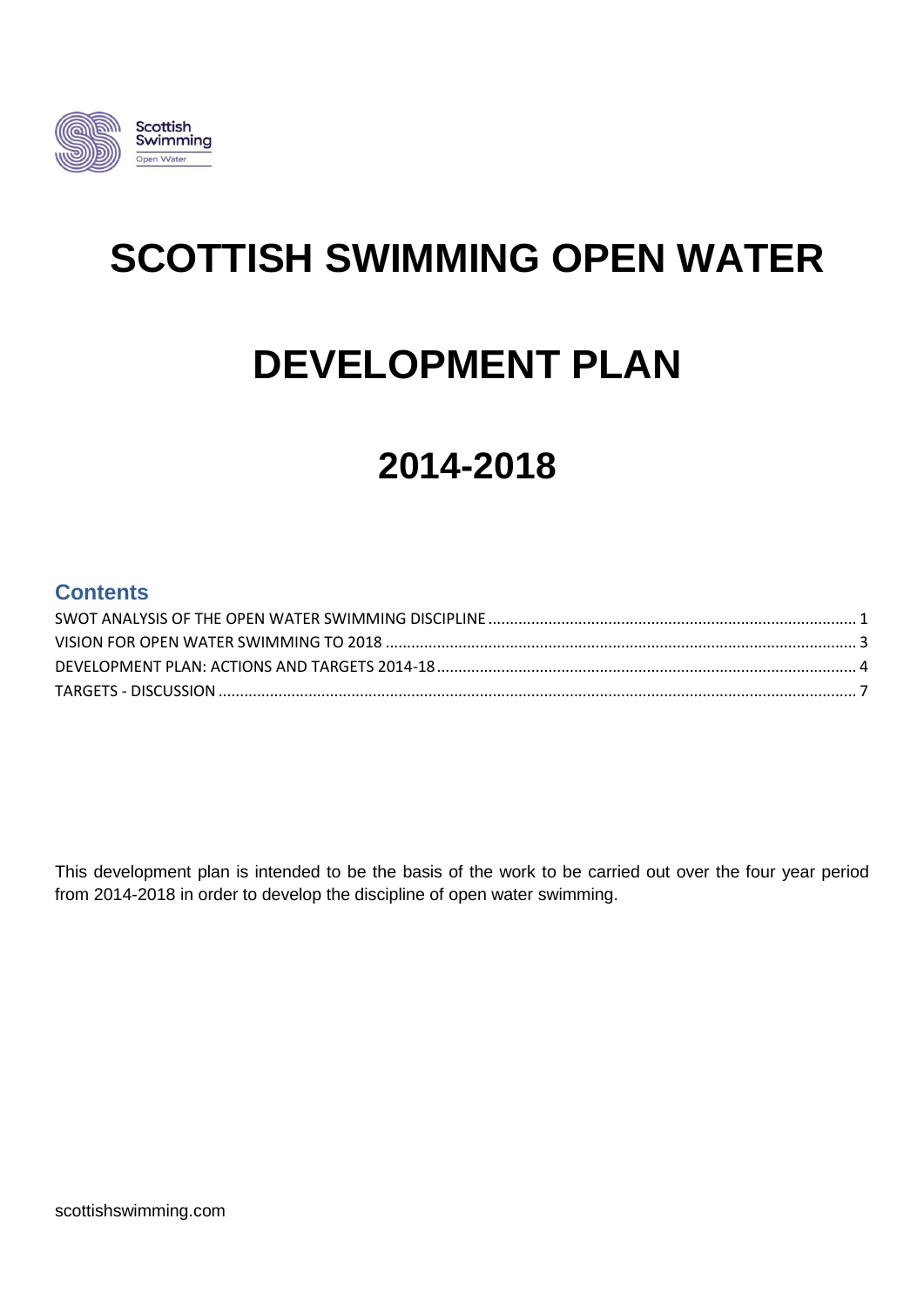# <span id="page-1-0"></span>**SWOT ANALYSIS OF THE OPEN WATER SWIMMING DISCIPLINE**

### **Strengths:**

| S <sub>1</sub> | The discipline is run in Scotland by a group of very dedicated and experienced individuals    |  |  |  |  |  |  |  |
|----------------|-----------------------------------------------------------------------------------------------|--|--|--|--|--|--|--|
| S <sub>2</sub> | Though small in number, some of the coaches in Scotland are very experienced in Open          |  |  |  |  |  |  |  |
|                | Water                                                                                         |  |  |  |  |  |  |  |
| S3             | Training exclusively in OW will not maintain the fitness of athletes, particularly since they |  |  |  |  |  |  |  |
|                | would only be able to train in summer but the large body of swimming clubs is well-           |  |  |  |  |  |  |  |
|                | capable of providing the necessary year-round distance training for athletes                  |  |  |  |  |  |  |  |
| S <sub>4</sub> | Age Group Scottish Swimming OW athletes have in recent years performed better in              |  |  |  |  |  |  |  |
|                | general against OW athletes from the rest of the UK                                           |  |  |  |  |  |  |  |

#### **Weaknesses:**

| W <sub>1</sub> | Scottish Swimming Open Water events do not show a strong corporate branding                                                                                                                                                                                                               |
|----------------|-------------------------------------------------------------------------------------------------------------------------------------------------------------------------------------------------------------------------------------------------------------------------------------------|
| W <sub>2</sub> | The number of swimmers in Scottish Swimming Open Water is higher than it was even a<br>few years ago but is still much lower than in mass participation events                                                                                                                            |
| W <sub>3</sub> | There is still an erroneous perception by many that OW is a niche discipline for a small<br>number of oddball swimmers and that even swimmers who medal at OW are generally<br>second-rate relative to pool swimmers                                                                      |
| W4             | The number of safety and technical officials available for any event is usually fairly small<br>such that it is necessary to adopt Scottish Rules which permit a smaller number of<br>officials than FINA, provided that it can be run fairly and safely on the day                       |
| W <sub>5</sub> | The environment in Scotland is such that it is necessary to adopt Scottish Rules which<br>permit events at colder temperatures than FINA                                                                                                                                                  |
| W <sub>6</sub> | Minimum water temperature regulations for events in Scotland are qualitative, having<br>little scientific basis. Research into the effects of cold water swimming on age-group<br>swimmers at different work rates, etc, appears to be at best limited                                    |
| W7             | Most pool coaches are not familiar with open water swimming and therefore can be<br>nervous about allowing their athletes to compete in open water                                                                                                                                        |
| W <sub>8</sub> | Since open water swimming is generally undertaken at lower water temperatures (even<br>beyond Scotland) than in the pool and also since there can be an element of physical<br>contact between swimmers, it may be that there is a higher risk of athlete injury than in<br>pool swimming |
| W9             | Training in OW is difficult because it is difficult for coaches to communicate effectively<br>over the large outdoor distances involved                                                                                                                                                   |
| W10            | There is no current event in Scotland which readily allows Open Water swimmers in all<br>Age Groups from Scotland entry to the ASA OW Nationals                                                                                                                                           |
| W11            | Existing Development Pathway is disjoint and aims are not clear.                                                                                                                                                                                                                          |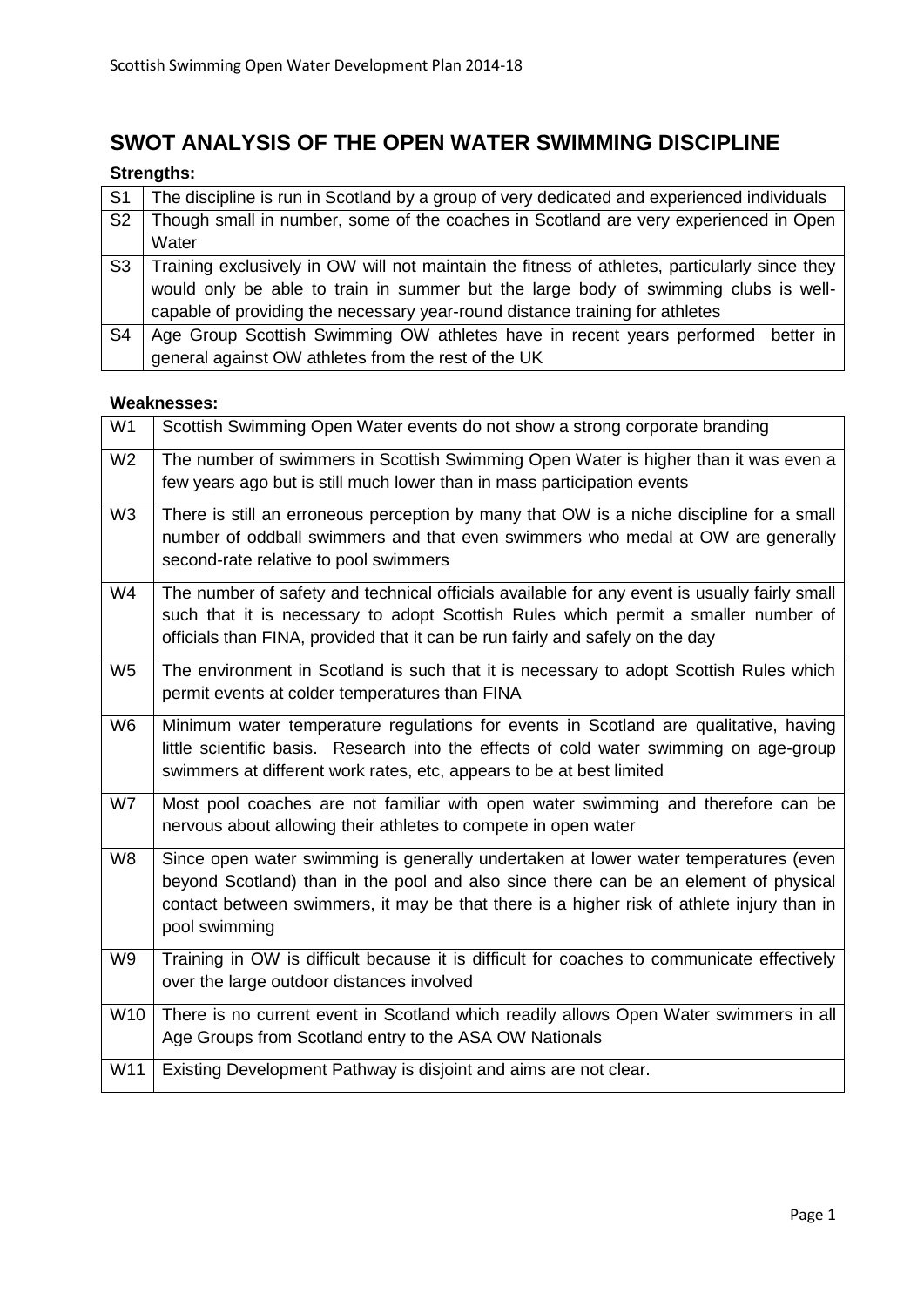#### **Opportunities:**

| $\overline{O1}$ | Awareness of Open Water swimming or "wild swimming" has increased significantly over<br>recent years, probably as a result of achievements by British athletes and television<br>coverage of competitive events and charity swims by celebrities |
|-----------------|--------------------------------------------------------------------------------------------------------------------------------------------------------------------------------------------------------------------------------------------------|
| O <sub>2</sub>  | Mass-participation events have greatly increased in number over recent years, thus<br>demonstrating a desire amongst substantial numbers of the general public for swimming<br>events in the open air                                            |
| O <sub>3</sub>  | The age demographic of open water swimmers tends to be older than in the pool, thus<br>offering the possibility of retaining members, starting from age 12, longer and of providing<br>a means to increased fitness in the community as a whole  |
| O <sub>4</sub>  | An OW Coaching CPD module is being introduced in 2014 which should allow interested<br>coaches who have so far been confined to the pool to extend their experience                                                                              |
| O <sub>5</sub>  | Once a significant number of coaches have been through the OW Coaching CPD<br>module, the myths which surround the discipline will begin to evaporate                                                                                            |
| O <sub>6</sub>  | More than one local authority has expressed interest in the provision or construction of<br>facilities for Open Water/Triathlon training and competition                                                                                         |
| O <sub>7</sub>  | The RLSS has expressed interest in a partnership arrangement whereby they gain<br>practice and training at the same time as providing safety cover for the main Scottish<br>Swimming open water events                                           |
| O <sub>8</sub>  | Availability of relatively cheap instrumentation capable of recording and storing<br>swimmers' heart rate, temperature, position, etc, opens the possibility of performance<br>training aids as are common in pool swimming                      |
| O <sub>9</sub>  | There is a large number of strong swimming clubs in Scotland, within which even a small<br>proportion of interested swimmers would constitute a large body of potential athletes                                                                 |
| O10             | Scottish Swimming has strong relationships with Sports Science Departments of Scottish<br>universities which could be used for the mutual benefit of athletes and academia                                                                       |
| O11             | Promoting healthy outdoor living via OW swimming has dramatically increased and could<br>be an excellent platform for brand marketing                                                                                                            |

#### **Threats:**

| TT1               | Mass-participation events have a large number of swimmers, often have strong branding<br>and attract media attention. Scottish Swimming events do not. The media may focus on<br>mass-participation events as being the elite events which the Scottish Swimming events<br>actually are |  |  |  |  |  |  |  |  |
|-------------------|-----------------------------------------------------------------------------------------------------------------------------------------------------------------------------------------------------------------------------------------------------------------------------------------|--|--|--|--|--|--|--|--|
| $\overline{1}$ T2 | With the increasing interest in OW swims worldwide and increased participation, there<br>appears to be a desire for widely differing events and for rules to govern such events<br>which is not being filled by FINA. There is therefore a risk that non-FINA affiliated bodies         |  |  |  |  |  |  |  |  |
|                   | may set themselves up as governing bodies, thus resulting in a fragmentation of the sport                                                                                                                                                                                               |  |  |  |  |  |  |  |  |
| T3                | Budgetary constraints mean that the resources of Scottish Swimming OW and indeed                                                                                                                                                                                                        |  |  |  |  |  |  |  |  |
|                   | British Swimming must be optimised, duplication avoided and that new sources of                                                                                                                                                                                                         |  |  |  |  |  |  |  |  |
|                   | funding/revenue must constantly be explored                                                                                                                                                                                                                                             |  |  |  |  |  |  |  |  |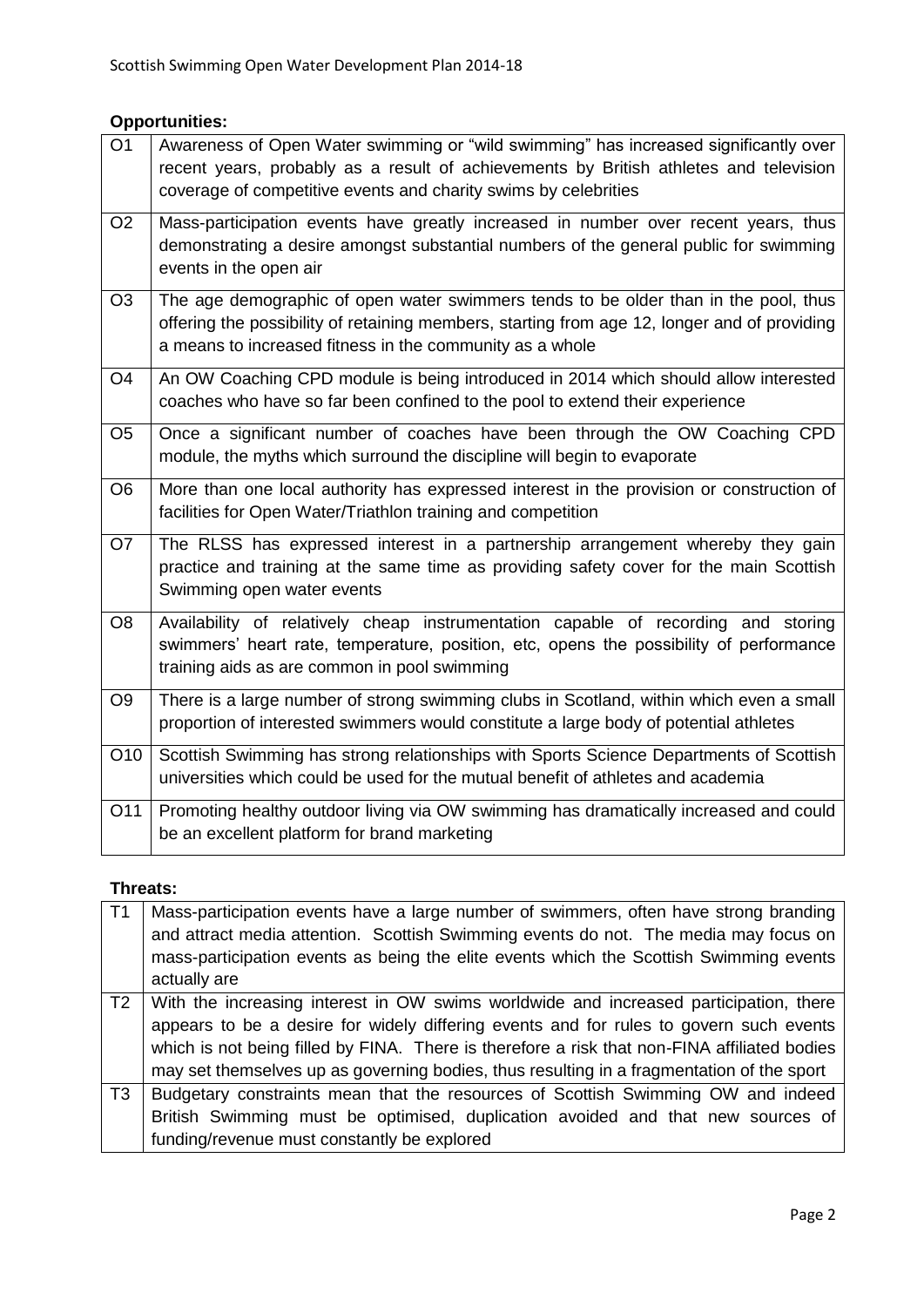## <span id="page-3-0"></span>**VISION FOR OPEN WATER SWIMMING TO 2018**

#### **1. Increased participation/growth in Open Water**

- National/Regional training venues
- Come and Try events
- Challenge/District Events
- Wetsuit opportunities/promotion at all events

#### **2. Coach Education/Development**

- ASA Level 2 qualification up and running asap
- Regular coach education organised

#### **3. Competitions**

- Standardised policies, processes and training for events
- Safety paramount
- Swimmer Pathway- wetsuit to swimsuit transition
- Improve Standard of National Events
- Partnerships

#### **4. Marketing/Promotion/Communication**

- Raising the profile across all aspects of Open Water swimming
- Professional events/branding/promotion

#### **5. Performance**

- Regular training in open water
- Integrated Swimmer Pathway
- Committed Scottish performance OW swimmers to experience/attain highest levels of international competition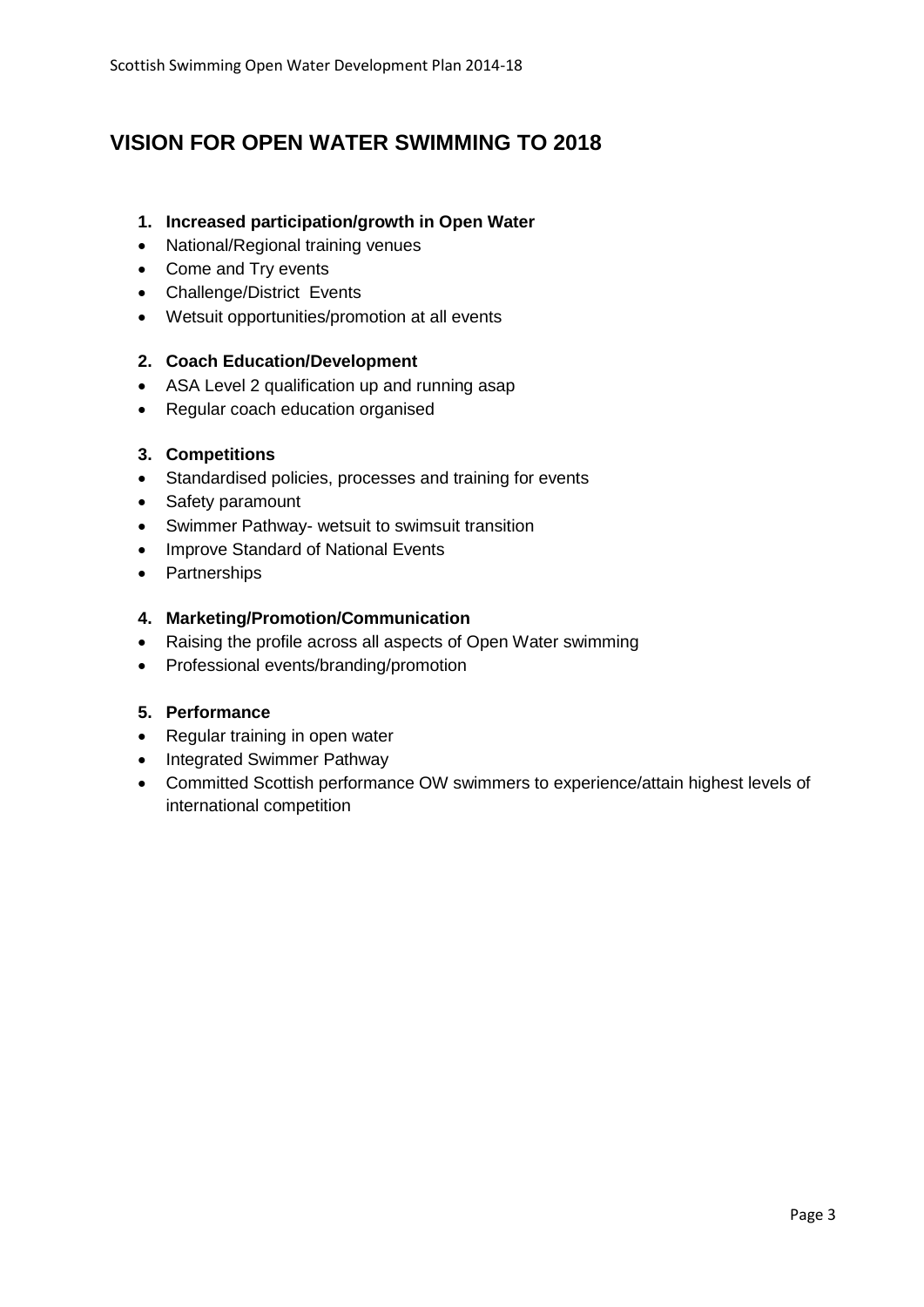## **DEVELOPMENT PLAN: ACTIONS AND TARGETS 2014-18**

### **Development Targets**

<span id="page-4-0"></span>

| Aim              | <b>Sector</b>              | <b>No</b>      | <b>Action</b>                                  | Owner                    | <b>Target</b>                           | <b>Date</b> |
|------------------|----------------------------|----------------|------------------------------------------------|--------------------------|-----------------------------------------|-------------|
| Dev1             | Increase number of         | 1              | Allow wetsuit entries to District and National | <b>DE Coordinator</b>    | All District/National Events to allow   | 2016        |
|                  | participants in            |                | Scottish Swimming events                       | & District               | wetsuit (non-championship) swimmers     |             |
|                  | <b>Scottish Swimming</b>   |                |                                                | Convenors                | integrated into events                  |             |
|                  | <b>OW</b> events           | $\overline{2}$ | Investigate organising challenge events to run | <b>District</b>          | All district events to hold a           | 2018        |
|                  |                            |                | alongside district championships               | Convenors                | challenge/participation event           |             |
|                  |                            | 3              | Support appropriate Participation Events       | Committee                | Committee members to advise /           | Annually    |
|                  |                            |                |                                                |                          | support / attend appropriate events     |             |
| Dev <sub>2</sub> | <b>Increase Open Water</b> | 4              | Pool taster events for interested members      | Team Manager             | Investigate viability and likely        | 2016        |
|                  | membership                 |                | <12yrs old                                     |                          | effectiveness                           |             |
|                  | numbers and                | 5              | Establish regional training venues for regular |                          | Midland venue- Broughty Ferry           | 2015        |
|                  | develop within             |                | open water training                            |                          | East venue - Lochore Meadows?           | 2016/17     |
|                  | existing membership        |                |                                                |                          |                                         |             |
|                  |                            |                |                                                | <b>Relevant District</b> | West venue - various options            | 2016/17     |
|                  |                            |                |                                                | Convenors                |                                         |             |
|                  |                            |                |                                                |                          | North venue - Knockburn,                | 2016/17     |
|                  |                            |                |                                                |                          | Aberdeenshire?                          |             |
|                  |                            |                |                                                |                          | Central venue - Helix Lagoon, Falkirk?  | 2015        |
| Dev <sub>3</sub> | <b>Coach Development</b>   | 5              | Commence and support OW coach training         | Education                | First coach to be enrolled              | 2015        |
|                  |                            |                | module                                         |                          |                                         |             |
|                  |                            | 6              | Head Coach to provide mentoring for Club       | <b>Head Coach</b>        | Provide mentoring                       | Annually/   |
|                  |                            |                | Coaches                                        |                          |                                         | ongoing     |
| Dev4             | <b>Volunteers</b>          | $\overline{7}$ | Recruit and train OW STOs in accordance with   | <b>OWSTO</b>             | Base 2013: Total qualified OW STOs =    | 2016        |
|                  |                            |                | <b>British Swimming OWSTO courses</b>          | Coordinator              | 10                                      |             |
|                  |                            |                |                                                |                          | Target: Total qualified OWSTOs = 17     |             |
|                  |                            | 8              | Create training program for Safety Officers    | Safety                   | Create a workshop / mentoring           | 2015        |
|                  |                            |                |                                                | Coordinator              | syllabus for training Safety Officers   |             |
|                  |                            | 9              | Recruit and train Safety Officers              | Safety                   | Create sustainable safety provision for | 2016        |
|                  |                            |                |                                                | Coordinator              | events                                  |             |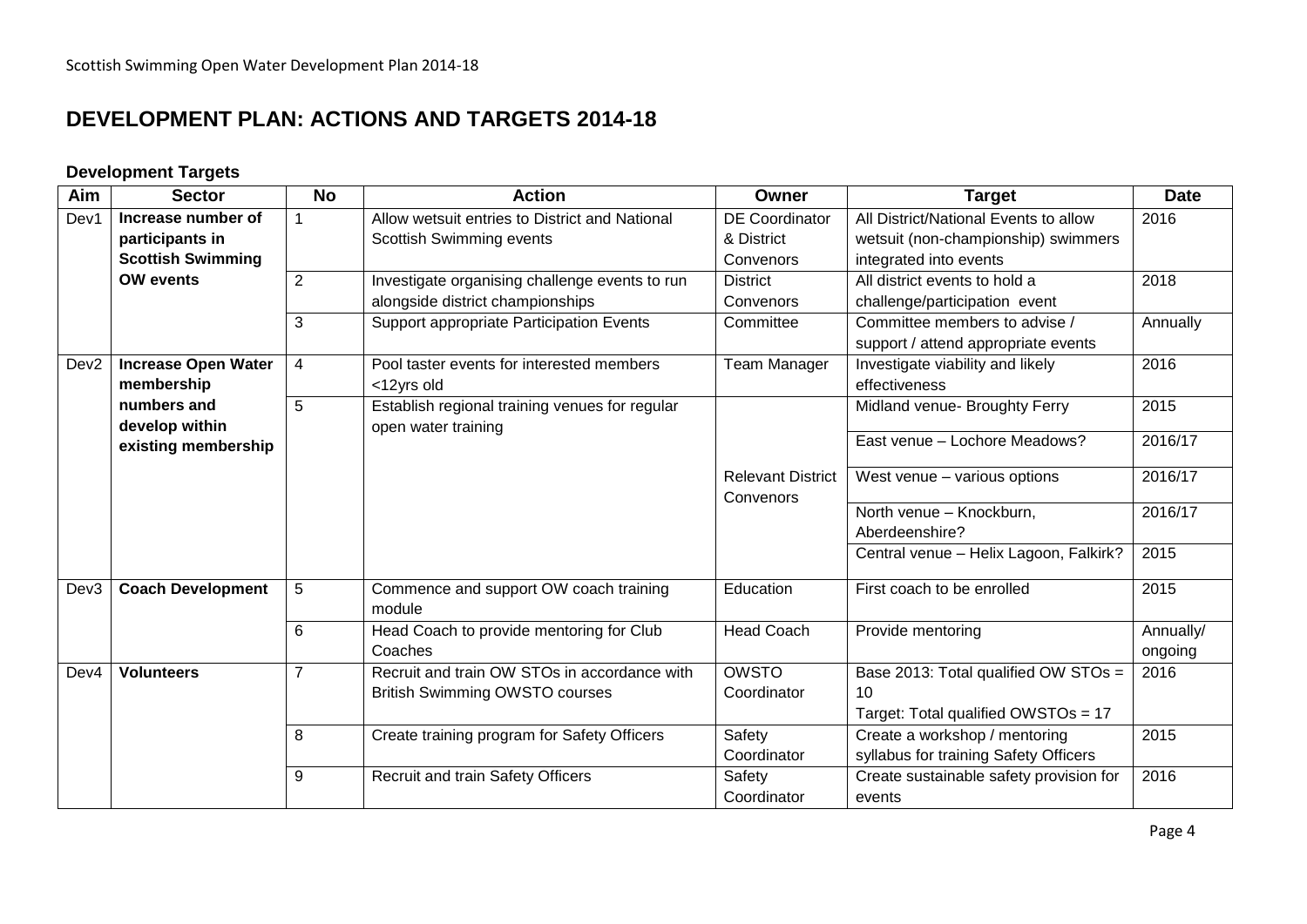#### Scottish Swimming Open Water Development Plan 2014-18

| Dev <sub>5</sub> | <b>Partnerships</b>      | 10<br>11 | Develop relationships in areas where we have<br>an identity<br>Develop relationship with RLSS | Chair and<br><b>District</b><br>Convenors<br>Safety<br>Coordinator | All main events to have a settled and<br>suitable prominent location to enable<br>forward planning<br>Support RLSS to obtain funding to<br>provide increased support to our<br>events | 2016<br>2015        |
|------------------|--------------------------|----------|-----------------------------------------------------------------------------------------------|--------------------------------------------------------------------|---------------------------------------------------------------------------------------------------------------------------------------------------------------------------------------|---------------------|
|                  |                          | 12       | Develop a relationship with Scottish Student<br>Sport                                         | Office and East<br><b>Dist Convenor</b>                            | Support a student event                                                                                                                                                               | 2015                |
| Dev <sub>6</sub> | <b>Improve Marketing</b> | 13       | Job Description, recruit and appoint Media/Press                                              | Chair                                                              | Assess                                                                                                                                                                                | 2015                |
|                  | and Promotion            |          | Officer                                                                                       |                                                                    | Job description, advertise and appoint                                                                                                                                                | 2016                |
|                  |                          | 14       | Improve event branding and promotion                                                          | Media/Press<br>Officer                                             | All National/District events to be<br>branded                                                                                                                                         | 2015                |
|                  |                          | 15       | Raise profile across all aspects of open water<br>swimming                                    | Committee                                                          | Liaise with marketing to increase<br>profile on website and across social<br>media                                                                                                    | $2015 -$<br>ongoing |
|                  |                          | 16       | Facilitate transport/storage of increasing amount<br>of event equipment                       | <b>DE Coordinator</b><br>& District<br>Convenors                   | Costs and personnel to pack<br>equipment and for hire of transit van to<br>move equipment to and from events                                                                          | 2015                |
|                  |                          |          |                                                                                               | Safety<br>Coordinator                                              | Assess options and costs in short term<br>for storage                                                                                                                                 | 2015                |
|                  |                          |          |                                                                                               | Committee                                                          | Assess options and costs for long term<br>resolution of storage problems.<br>Sponsorship for transport?                                                                               | 2017                |
|                  |                          | 17       | <b>OW Newsletter</b>                                                                          | Chair                                                              | Monthly newsletters emailed during<br>season                                                                                                                                          | Annually            |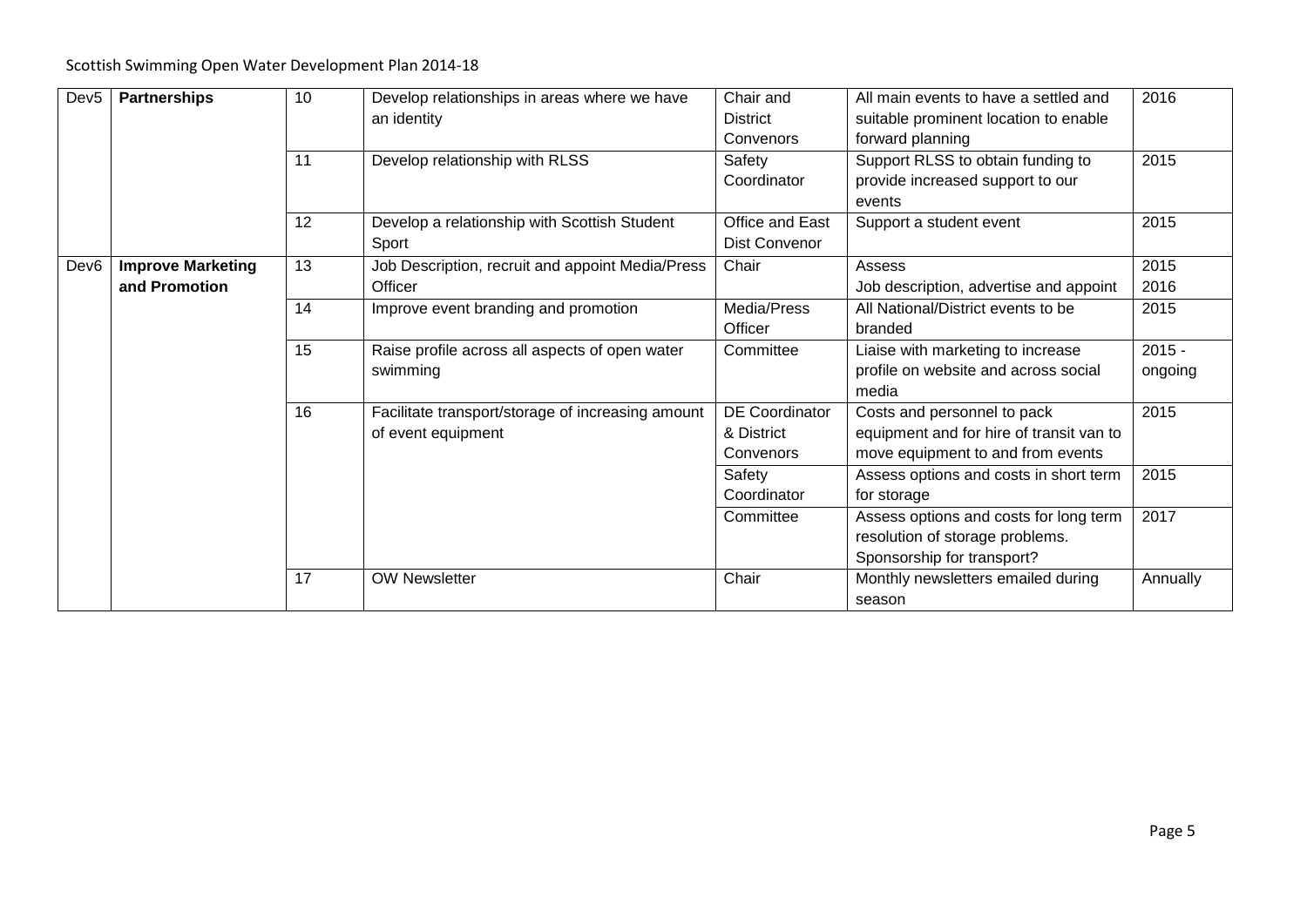### **PerformanceTargets**

| Aim              | <b>Sector</b>                                     | <b>No</b>      | <b>Action</b>                                                                                   | Owner                                        | <b>Target</b>                                                 | <b>Date</b>                      |
|------------------|---------------------------------------------------|----------------|-------------------------------------------------------------------------------------------------|----------------------------------------------|---------------------------------------------------------------|----------------------------------|
| Per1             | <b>Swimmer</b>                                    |                | OW Head Coach                                                                                   | Chair                                        | Recruit and appoint                                           | Completed                        |
|                  | <b>Development</b>                                |                |                                                                                                 |                                              |                                                               |                                  |
|                  | Programme                                         | 2              | Funding for Open Water Head Coach                                                               | Chair                                        | Funded part-time post                                         | 2017                             |
|                  |                                                   | 3              | Create new Development Pathway for Open                                                         | <b>Head Coach</b>                            | Establish framework                                           | 2015                             |
|                  |                                                   |                | Water swimming                                                                                  | <b>Head Coach</b>                            | <b>Annual Review</b>                                          | Annually                         |
|                  |                                                   | 4              | Establish open water training sessions / events<br>for interested members >12 yrs old           | Team Manager/<br>Head Coach/<br>Chair        | Investigate venue to become National<br>OW 'Hub' or 'Academy' | 2016                             |
|                  |                                                   |                |                                                                                                 | Head Coach /<br><b>District</b><br>Convenors | Monthly training sessions during<br>season                    | 2015                             |
|                  |                                                   |                |                                                                                                 | <b>Head Coach</b>                            | Develop training days/ camps to link<br>into OW Pathway       | 2017                             |
| Per <sub>2</sub> | <b>Support for Scottish</b><br>Squad/Team         | 5              | Monitor Dev Squad & Team Members during<br>season and between seasons                           | <b>Head Coach</b>                            | Monitor and report to Committee                               | Ongoing                          |
| Per <sub>3</sub> | Encourage research<br>on OW swimmers/<br>swimming | 6              | Identify opportunities for research in support of<br>coaching and health & safety               | Chair / office                               | Identify opportunities                                        | 2018                             |
| Per <sub>4</sub> | <b>ASA and British</b><br>Swimming                | $\overline{7}$ | Maintain flow of information between OW<br>Committee and Performance Team                       | Chair/Team<br>Manager/Head<br>Coach          | Maintain understanding to optimise<br>opportunities           | Ongoing                          |
|                  |                                                   | 8              | Provide swimmers with Scottish Event matching<br>ASA criteria to allow entry to ASA National OW | Chair                                        | Obtain rule change for 12y olds                               | Completed                        |
|                  |                                                   |                |                                                                                                 | in all Age Groups                            | <b>East District</b><br>Convenor                              | Event matching in all age groups |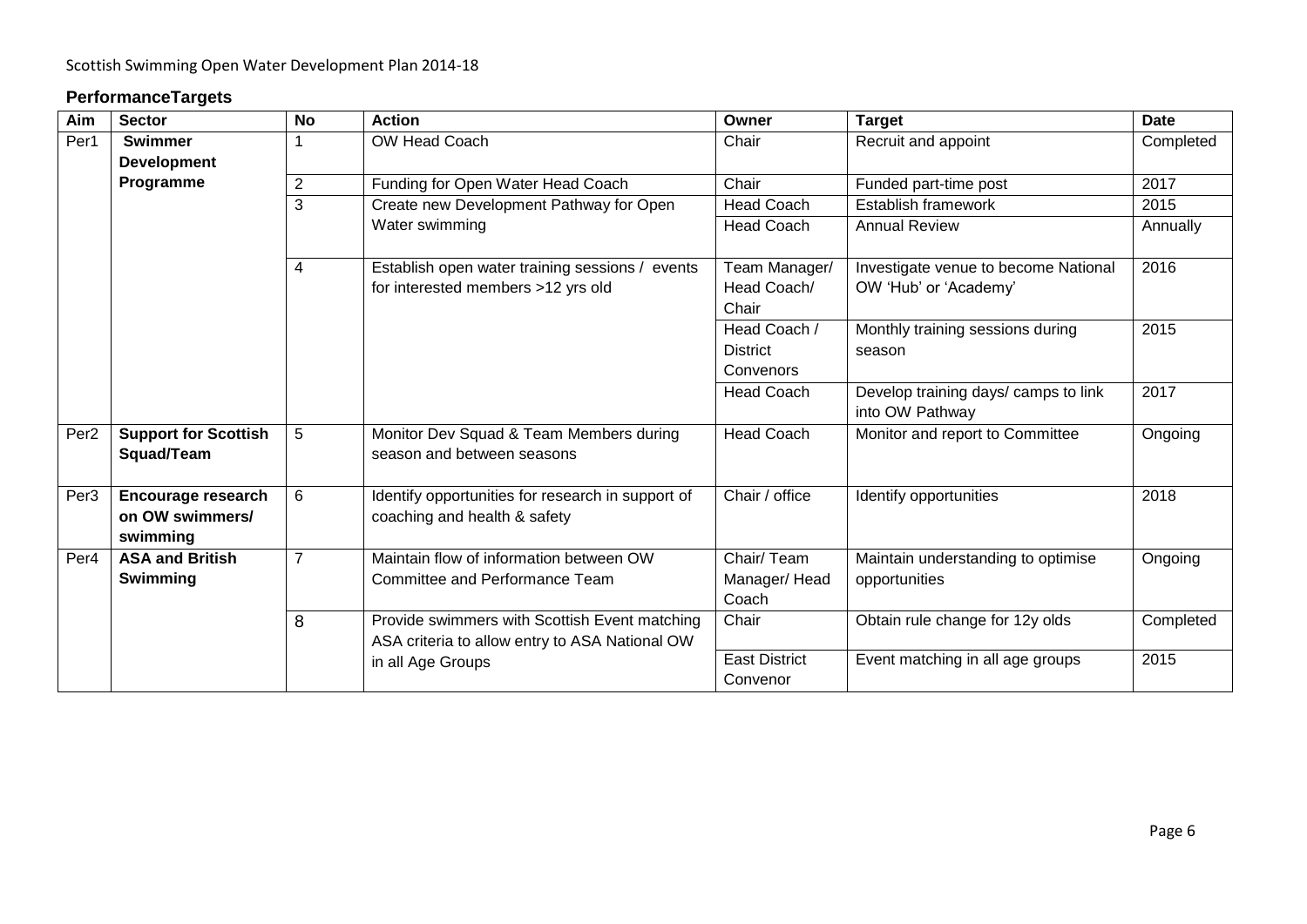## <span id="page-7-0"></span>**TARGETS - DISCUSSION**

A consistent and well-defined Development Pathway must be established to take novice Open Water swimmers through, delivering suitable athletes with the criteria to meet the performance standards for entry to the British Swimming programme. [S4, W11]

#### **Performance Aim Per1:** *introduce/improve Swimmer Development Programme.*

Several of the Issues listed above could be addressed by targeting increased numbers both within the Scottish Swimming Membership and within the wider community. Increased numbers from within Scottish Swimming will both improve the perception of the discipline within the aquatic sports and should improve the financial outlook. Increased numbers in the wider community should raise the profile of the governing body, improve the overall fitness of the community and improve finances. Indeed, some of the other targets will require significant investment, so the generation of income streams by this process should be a priority. Age Group swimmers should also be targeted since they will stay within the discipline longer and attract similar swimmers into the discipline.

[S3, S2, W3, O1, O2, O3, O9, O11, T3]

**Development Aim Dev1:** *increase the number of participants in Scottish Swimming OW events from within the wider community.*

**Development Aim Dev2:** *increase OW membership numbers and develop within existing membership.*

Awareness of the discipline, what it is and what it is not needs to be raised within the Clubs. [O9, S3, W2, W3, W7, O1, O4, O5]

Coach development in Open Water is required across increasing numbers of coaches. This will have an impact across the board, since coaches are more likely to inspire athletes interested in the discipline; the occasional myths about open water swimming are more likely to be dispelled by an informed coach community.

[S2, W7, W8, O4, O5]

**Development Aim Dev3:** coach development*.*

The existing organisers of OW events, safety officials and technical officials must be supported, given appropriate guidance and training and the numbers increased. [S1, S2]

**Development Aim Dev4:** *support and increase numbers of volunteers.*